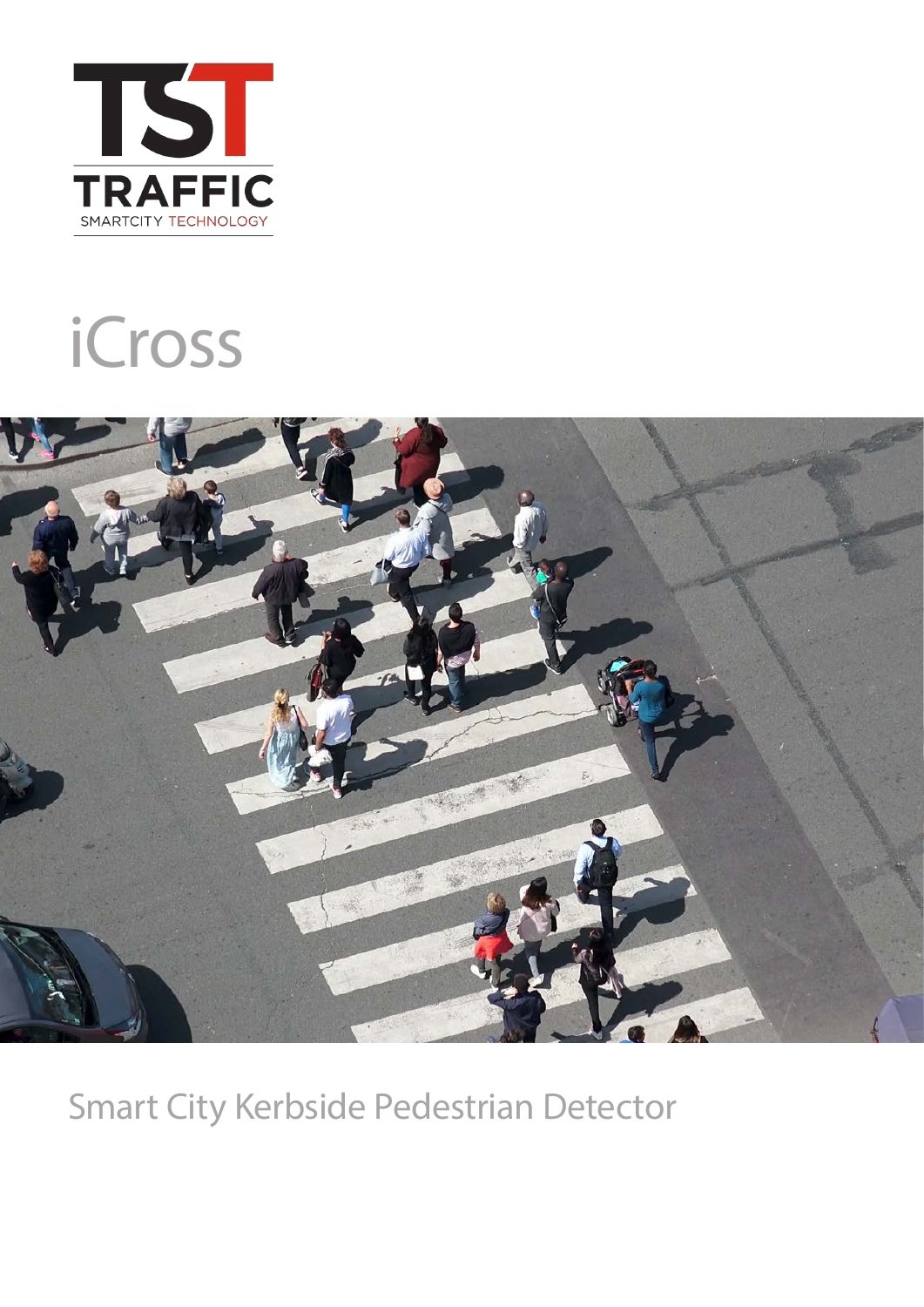## TST iCross Pedestrian Detector

#### Product Description

The iCross Kerbside Pedestrian Detector is the 'next-generation' optical pedestrian detector that makes crossings safer by delivering robust detection within larger 10m x 3m zones. Advanced optics deliver enhanced 'detect & reject', while the iCross IP capability means real-time video and detection and cancelled-demands data can be fed to control rooms where remote zone adjustments may be made. Multiple units integrate to cover 'super-crossings'. The iCross uses WiFi touch-setup for simple configuration of multiple units, saving time and exposure to traffic risk.

iCross is a high-performance product that processes information on board with new chip-set and sophisticated algorithms for automated decision-making to provide ultra-reliable detection.

The iCross employs 3D HD stereo-optics to detect stationary and moving targets over a large 10m x 3m zone and provides Volumetric Data in the form of percentage occupancy. It has an outstanding capability to detect people while rejecting shadows, litter and leaves and small objects such as birds walking through the zone.

The platform covers the needs of 'Smart City' systems with: IP, POE, Volumetrics and real-time video capabilities which allow the iCross to feed data and pictures 'down the wire' straight into ITS control rooms - empowering truly informed dynamic decision-making.

#### Features

- **.** 10m x 3m zone save on infrastructure costs
- **.** In-built IR illuminator for low light/nightime
- **.** Volumetrics dynamic data for high efficiency
- **.** WiFi AGD Touch-setup speeds installation & reduces risk
- **.** Quick-mask tool easy zone selection
- **.** IP & Real-time video instant information for improved safety



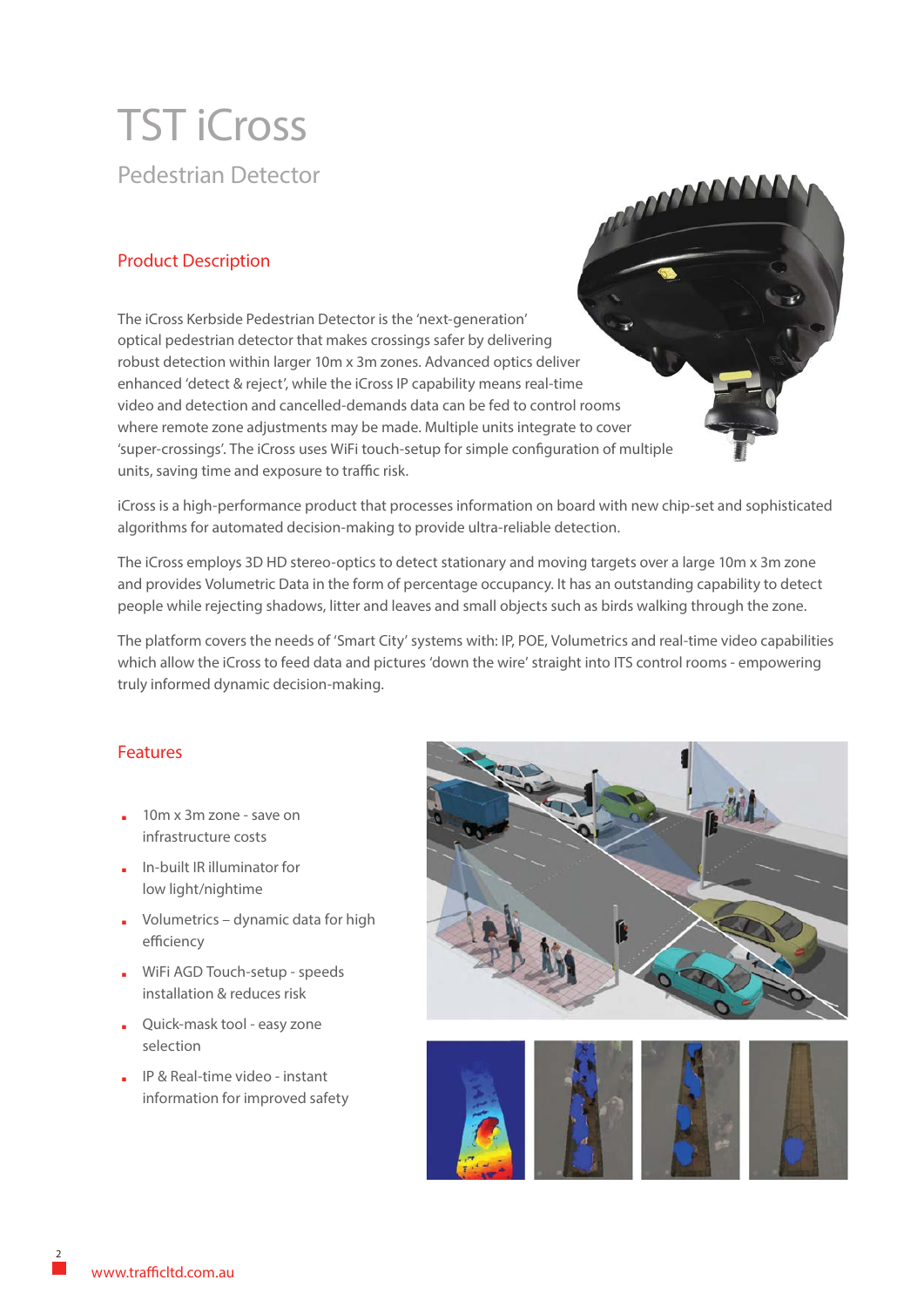#### WiFi iCross Touch-Setup with Quick- mask 'zone' Tool

The iCross is quick to setup using any WiFi device - smartphone, tablet or laptop - with its unique & secure iCross Touch-setup that allows installers to configure the device in three simple steps:

- 1. Name device 2. Select zone & Volumetrics
- 3. Click to calibrate

Multiple iCross detectors may be setup at the same time from a safe position on the ground, or in a vehicle up to 100m away. Conveniently, the iCross can be adjusted for zone changes just as quickly in the same way.



#### Product Specification

#### Dimensions

| <b>Description</b>      | Optical pedestrian kerbside detector                        |
|-------------------------|-------------------------------------------------------------|
| <b>Technology</b>       | iCross 3D HD Optical Stereo Vision                          |
| <b>Detection Zone</b>   | 10m x 3m (Polygonal Mask Set-up)                            |
| <b>Mounting Height</b>  | 3-6m Nominal                                                |
| <b>Power Supply</b>     | 24V AC/DC                                                   |
| Power                   | 8.0W @ 24V AC/DC (330mA)                                    |
| <b>Detect Output</b>    | Single Opto / IP Ready                                      |
| <b>LED Indication</b>   | Front LEDs for detect and WiFi<br>connection                |
| <b>Real-time Video</b>  | Yes                                                         |
| <b>Housing Material</b> | Black Polycarbonate /Aluminium                              |
| <b>IP Rating</b>        | <b>IP65</b>                                                 |
| <b>Operating Temp</b>   | $-20^{\circ}$ C to $+60^{\circ}$ C                          |
| Configuration           | WiFi iCross Touch-Setup                                     |
| <b>Dimensions</b>       | W 181mm x D 160mm x H 117mm                                 |
| Weight                  | 1400g                                                       |
| <b>Complies with</b>    | BS EN 50293, BS EN62368, Type<br>Approval Ref: AGD AP601113 |
| Patent No.              | GB 2448617                                                  |